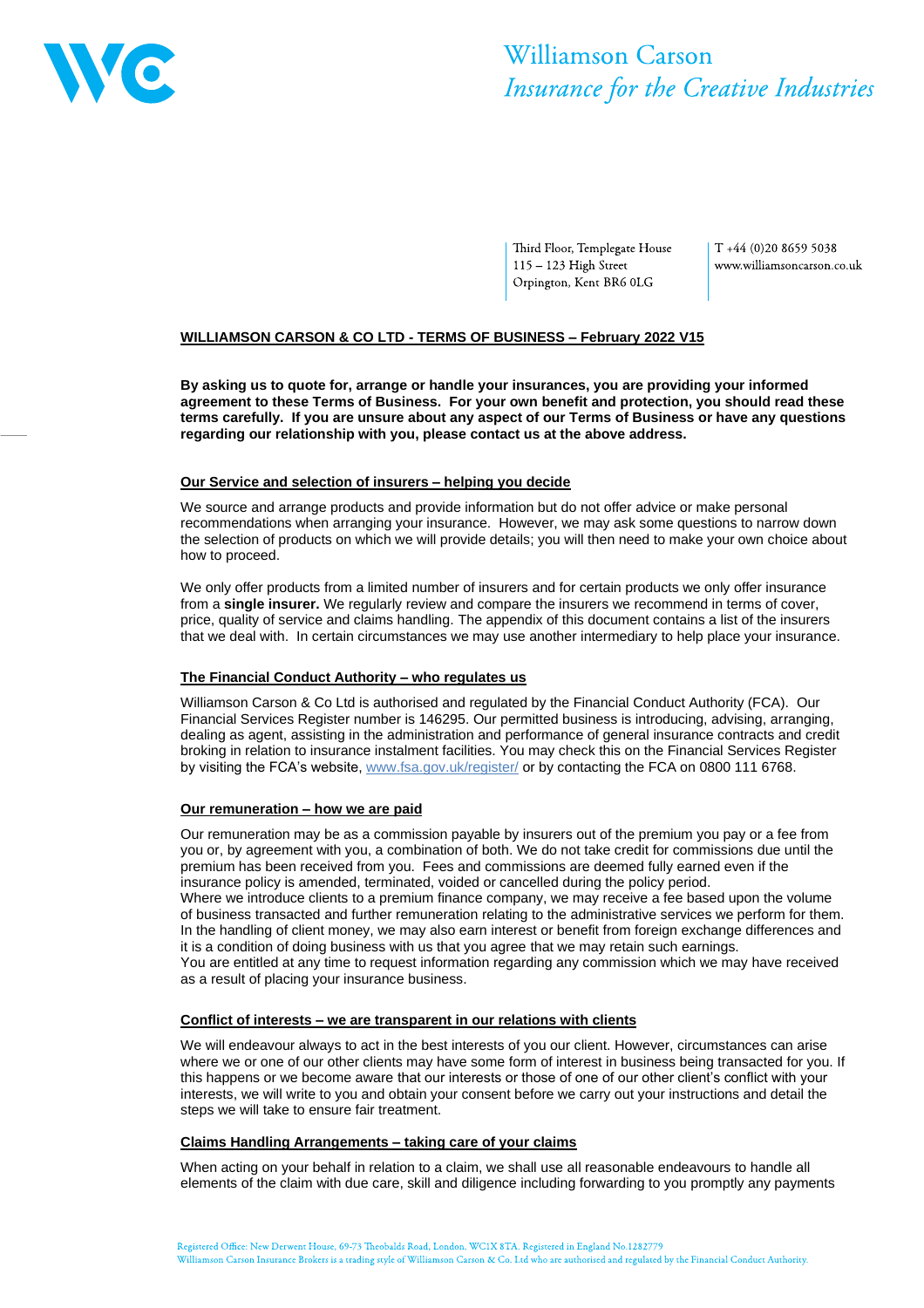received from your insurers. We will advise you promptly of the insurers' requirements concerning claims, including the provision of information required to establish the nature and extent of the loss. You should note that in circumstances where one or more insurers underwriting your risks has become insolvent or is delaying payments, we cannot and do not accept liability for the uncollected amounts. However, we will offer you every assistance to submit a claim for the unpaid amounts in liquidation, receivership, schemes of arrangement or similar processes. We may act on behalf of an insurer in negotiating and settling claims under a delegated authority and we will inform you if this is the case when you notify us of the claim. In these circumstances we will endeavour to ensure that there is appropriate segregation of duties.

# **Cancellation of Insurances – if you change your mind**

Your policy documents detail your rights, if any, to cancel any insurance you have taken out. As a customer you may have a statutory right to cancel the policy within 14 days or 30 days depending on the policy type. This period commences from either the day of conclusion of the contract or in some cases when you are told the contract has been concluded or the date when you receive the contractual terms and conditions and any other statutory pre-contractual information, whichever is the later. If you do cancel this insurance contract within the period, you must return all documents you have received including any certificates on insurance and you may be charged a proportion of the premium and any of our fees that you have incurred.

Otherwise, the insurance contract may entitle you or insurers to cancel it at any time by giving notice in accordance with the policy terms. If you wish to give notice of cancellation, please write to us with 30 days' notice and return any relevant certificate of insurance to us. You should note that some policies include provision for what is known as 'short period' rates to be charged in the event of cancellation of the policy during the period of the policy. Such rates are higher than those based strictly on the time the policy has been in force as a proportion of the annual premium. Please note that we do not refund fees we may have charged you to handle your insurance, we also retain the right to any commission payable by insurers in respect of insurance contracts we have organised. In certain circumstances we may impose a cancellation fee to reflect the administrative costs we have incurred.

In the event that you fail to pay the premiums by the due date, insurers may or may not give notice of cancellation of the policy which would normally be from inception. If insurers wish to cancel this insurance contract they would normally write to you at the last known address they have for you on their records.

# **Return Premiums – to help facilitate policy changes**

Return premiums may arise if an insurance risk is reduced or a policy is cancelled depending on the precise policy terms and conditions. Insurers may not allow a return premium if any claims have been made in the period for which a return premium might otherwise accrue.

Client Money is money of any currency that we receive and hold in the course of carrying on insurance mediation on behalf of our clients (including you) or which we treat as client money in accordance with the FCA client money rules. A copy of these rules is available on request or within the Client Assets Sourcebook of the FCA Handbook.

#### **Premiums Held for Insurers (Risk Transfer) – the basis on which we can collect premiums**

We have agreed with certain insurers to collect and hold premiums from you as agents of those insurers. Therefore, once we have collected premiums from you, under the terms of our agreements with insurers those premiums are treated as being held by the insurer. It will not be Client Money but will be insurer money, held and managed in the same way as Client Money and in the same Statutory Trust Client account. We will remit the premiums to insurers, after deduction of any commission due to us, in accordance with the terms of our agreements with insurers. Whilst this arrangement, known as "Risk Transfer", affords you extra protection in the event of our financial failure, it does mean that in the event of insurer insolvency we would not be permitted to return any premiums not remitted to insurers at the date of their insolvency. Similarly, if we were holding claims monies due to you in such an eventuality, we would not be able to remit them to you.

#### **Client Money Segregation (Statutory Trust Client Account) – helping to protect your payments**

Client Money will be segregated from our own and held in a Statutory Trust Client Account. This account is set up as a trust governed by FCA rules and held at a bank in the UK. If we become insolvent, the terms of the trust dictate that customers will have a prior claim on the client money in the Account according to the respective interests in the client money. The costs relating to the distribution of client money may have to be borne by the trust. In certain circumstances, client money may pass through other authorised intermediaries and managing general agents before the insurers receives it.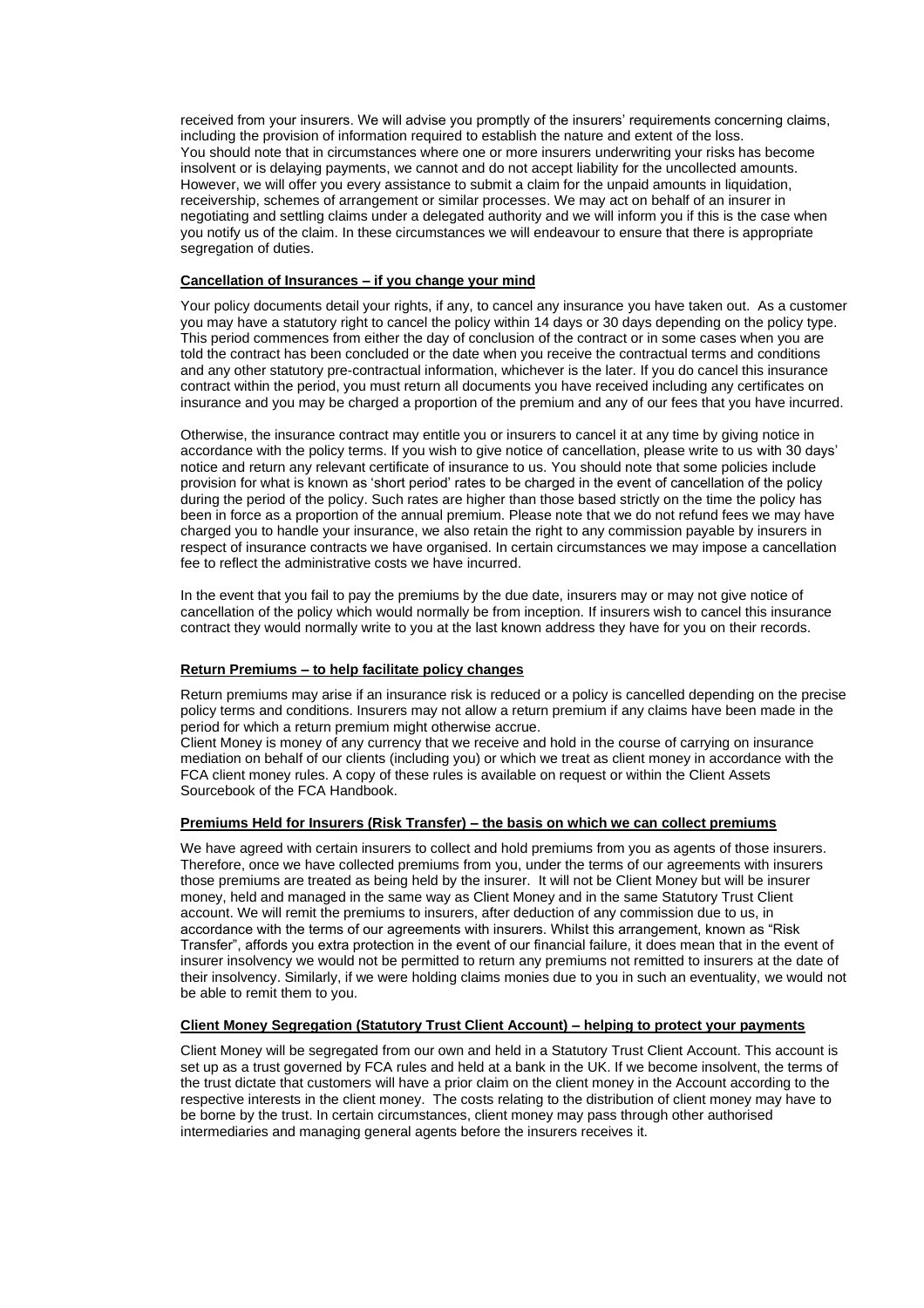# **Funding – making payments to you or on your behalf**

There may be instances where we fund certain payments made to you or on your behalf, voluntarily or involuntarily, in respect of premiums, returns or claims. Should these arise, you accept that such payments were made for your benefit and that unless otherwise paid to us by insurers you may be asked to repay the full amount of such payments to us and, until fully paid, the outstanding amount is a debt due from you to us.

#### **Document retention – to not retain information longer than necessary**

It is our practice to retain insurance documents for business effected on your behalf for up to 3 years, either electronically or in paper form. For some types of insurance it is possible to make a claim long after its expiry date and therefore we recommend that you retain all your insurance documents safely and for as long as necessary. You are advised to keep copies of any correspondence you send to us or direct to your insurer. In certain circumstances, we may retain records beyond 3 years where we are obliged to do so by insurers.

# **Insurer Insolvency – if the insurer fails**

We regularly assess the financial stability of the insurers we recommend however we cannot guarantee the solvency of any insurer or be held responsible for any additional costs that may be incurred in replacing cover with an alternative insurer.

This means that you may still be liable for any premium due and not be able to recover the premium paid, whether in full or in part, should an insurer become insolvent.

#### **Termination of Authority – how to end our relationship**

Our authority to act on your behalf may be terminated by either of us giving 14 days notice to the other in writing, or as otherwise agreed, without penalty and will take effect from the date of receipt. Upon termination, we shall:

• be entitled to all fees and commissions that have been paid or are due to be paid for insurances already placed

• upon receipt of all monies due to us and/or insurers, transfer all of your files to you or another party nominated by you unless you request us to continue certain work, including claims handling, and we are able to continue and agree to do so and have agreed appropriate additional remuneration with you.

# **Governing Law – legal coverage**

This Agreement shall be governed by the laws of England and Wales and the parties agree herewith that any dispute arising out of it shall be subject to the exclusive jurisdiction of the English Courts.

#### **Our commitment to the prevention of crime – helping to ensure we are not unduly influenced**

We maintain on an ongoing basis, anti-corruption/bribery policies and procedures, including but not limited to adequate procedures under the Bribery Act 2010, to prevent corruption/bribery offences. Neither party to this Agreement shall be involved in the offering, promising or giving of any financial or other advantage to any person in breach of any law against bribery (including without prejudice to the generality of the foregoing the Bribery Act 2010). If you have any reason to suspect that there has been a breach of this requirement, please contact our Compliance Officer at the address given below and we will take appropriate action. The Compliance Officer, Williamson Carson Insurance Brokers, 3rd Floor, Templegate House, 115 – 123 High Street, Orpington, Kent, BR6 0LG.

#### **Credit Facilities – to help facilitate your payments**

In order to be able to offer you credit facilities we have obtained relevant consumer credit permissions from the FCA.

We normally accept payment by cash, guaranteed cheque, bank transfer or certain credit/debit cards. You may be able to spread your payments through insurers' installment schemes, a credit scheme with a third party finance provider, or a facility we have arranged ourselves. We will give you full information about our payment options when we discuss your insurance in detail.

We may keep certain documents, such as your insurance policy document or Certificate, while we are waiting for full payment of premiums. In these circumstances we will ensure that you receive full details of your insurance cover and will provide you with any documents that you are required to have by law.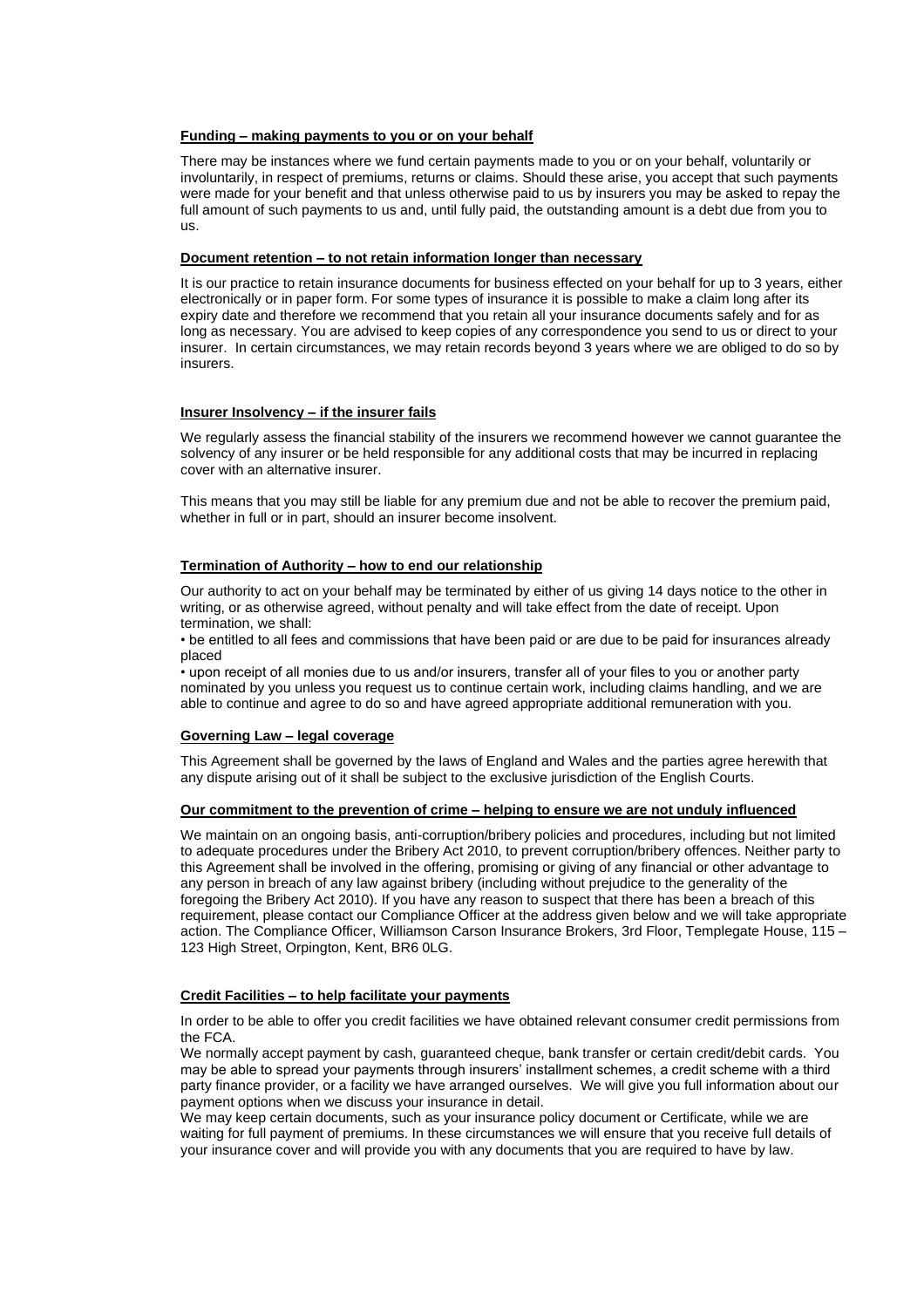#### **Premium Finance – other ways to make payment**

If you elect to pay the policy premium by using a finance facility offered by us, you will be provided with full terms and conditions of the finance facility separately, including any charges levied for using this method and your responsibilities. Please be aware that the finance company may make an additional charge if the facility needs to be reinstated following either a default of payment or if you cancel the arrangement. Please read the cancellation clause in your policy documentation carefully as a return premium may not be payable following cancellation for certain classes of insurance. If the premium is paid under a Direct Debit arrangement in such circumstances, you will be responsible for settling any outstanding premium amount.

#### **Your Duty to Make a Fair Representation (Consumer Act 2012 / Insurance Act 2015) – making sure you declare all material facts**

Your insurance / protection cover is based upon the information you provide to the insurance company. Where you are buying insurance as an individual, this means that you must take 'reasonable care' to answer all questions asked by the insurer fully and accurately. For general insurance policies such as car insurance or liability insurance, once cover has been arranged, you must immediately notify the insurers or us of any changes to the information that you have already provided. Failure to provide accurate and up to date information may invalidate your insurance cover and mean that a claim may not be paid.

All other clients **(e.g. commercial clients)** must still disclose all 'material circumstances' which are known or ought to be known by your own senior management team, including those responsible for arranging the insurance and any agents acting on your behalf, prior to inception and throughout the period of the policy.

When conducting a reasonable search you should consider the activities in your business, the risk they may pose to you and others and who holds this information within your business and ensure all relevant facts are disclosed and presented fairly.

A 'material circumstance' is a circumstance which would influence the judgement of an insurer in determining whether to take and insure the risk and, if so, on what terms. If you do not, this may result in claims being rejected or not fully paid as well as the insurance being potentially cancelled at any stage of the policy including at inception (i.e. treated as if it never existed), depending upon the manner and extent in which you fail to comply with this duty. Again, failure to disclose 'material circumstances' may invalidate your insurance cover and could mean that a claim may not be paid.

#### **Adequacy of sums insured and limits of indemnity – ensuring you have the right amount of cover**

**At all times it is your responsibility to ensure that the sum insured values and policy limits are adequate and reflect current, continuing and future reinstatement/replacement costs. Whilst we may assist in establishing and maintaining insured values, we cannot accept responsibility for their accuracy. We strongly recommend where applicable that the appropriate professional (e.g. surveyor / accountant / valuer) be consulted to ensure that the sums insured under the policy are correct. We are able to offer recommendations to professional and reputable firms when required.** 

# **Limitation of Liability – the extent of our liability**

We acknowledge that we may be liable to you for loss, damage, costs and expenses arising under or in connection with the services provided by us to you, whether arising in contract, tort and/or including our negligence subject to the following provisions:

(a) Unless otherwise agreed by us in writing, our maximum liability under or in connection with our services to you whether arising in contract, tort and/or including negligence shall not exceed £1 million in respect of any one claim or series of claims emanating from a single cause or circumstance.

(b) We shall not be liable to you for losses due to any act or omission by you or any other party including but not necessarily limited to providing false, misleading, inaccurate or incomplete information or documentation.

(c) We shall not be liable to you or deemed in breach of this agreement for any delay or failure to perform any of our obligations to you where such delay or failure was due to any cause beyond our reasonable control.

(d) In circumstances where you appoint us to act as your Insurance Intermediary (Broker) and administer policies arranged by another intermediary or intermediaries, we will not be liable for any loss resulting from the advice or possible negligence of your previous intermediary or intermediaries however caused.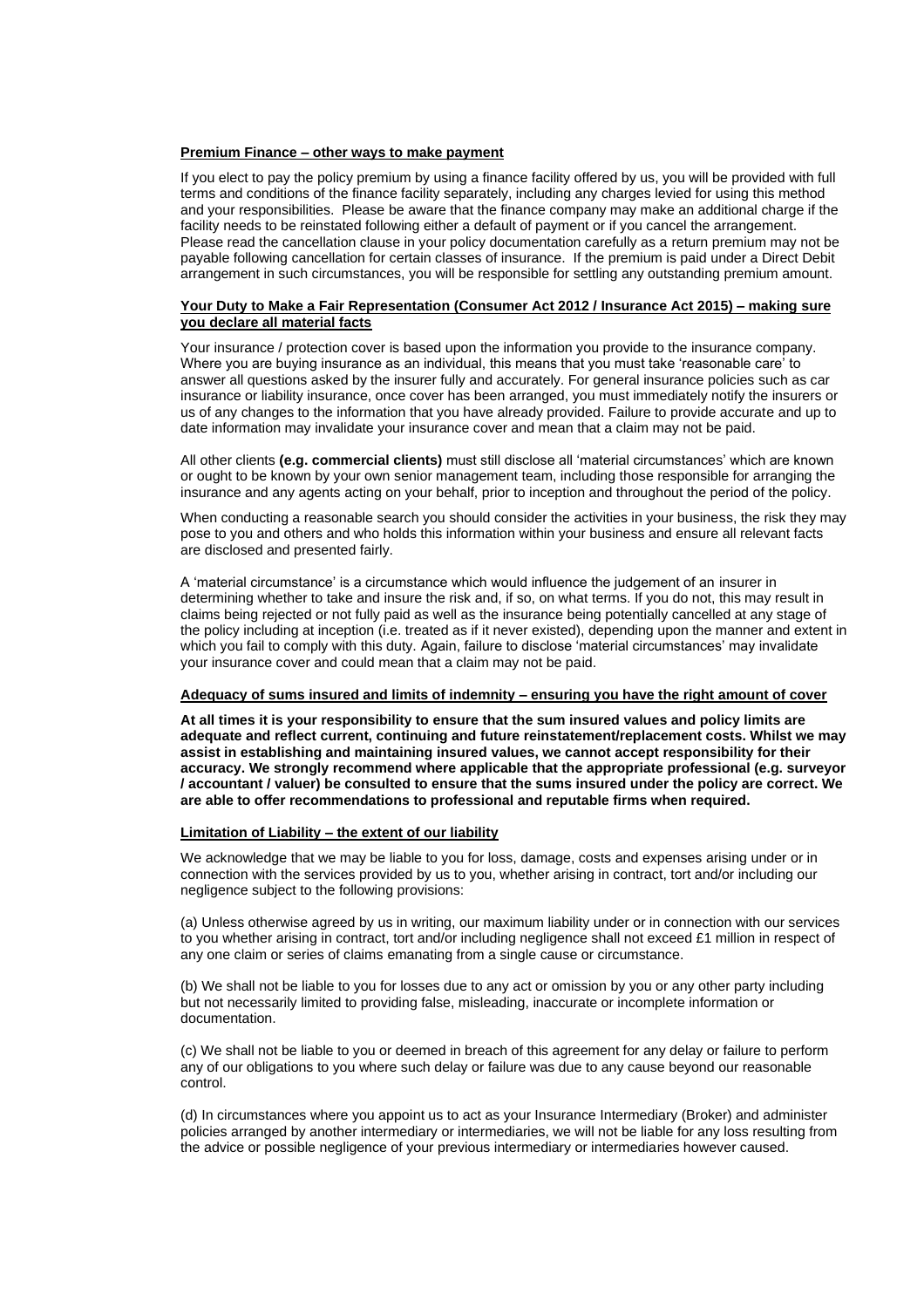(e) We shall not be liable for any losses incurred as a direct consequence of the financial failure of an insurer, underwriting agency, insurance intermediary or any other third party.

Nothing in these terms and conditions shall exclude or in any way limit our liability for fraud or death or personal injury caused by our negligence or any other liability to the extent that the same may not be excluded or limited by law nor to the extent that we have a duty or liability to you under the regulatory system applicable to Insurance Intermediaries or under the Financial Services and Markets Act 2000 including any subsequent replacement or modification.

# **Data Protection – how we process your data**

In your dealings with us you may provide us with information that may include data that is known as personal data. Where we process personal data, we comply with statutory data processing requirements as set out by the Data Protection Act 2018. The personal data we will collect will include information relating to your name, address, date of birth, contact details and health or criminal offences.

We will process your personal data to allow us to provide you with our services as your insurance broker in quoting for, arranging and administering your insurances (and in arranging insurance premium finance where applicable). Your personal data will also be used to manage future communications between ourselves. Where you have agreed, or in circumstances where to do so will be in our mutual interests, your personal data will be used to provide you with further information about our wider products and services. You can opt out from receiving such communications by e-mailing [matt.whinney@williamson-carson.co.uk](mailto:matt.whinney@williamson-carson.co.uk)

In processing personal data for insurance purposes about health or criminal offences, we will only do so to enable us to provide our service to you and on the basis of it being in the public interest.

We will only use your data for the purpose for which it was collected. We will only grant access to or share your data within our firm and with other authorised third parties and product and service providers such as insurers, premium finance providers, credit monitoring agencies, compliance advisors or regulators (including regulatory bodies) where we are entitled to do so by law under lawful data processing.

The Data Protection Act 2018 provides you with Access Rights that allow you to gain an understanding on the data being processed, who we share it with, for what purpose, why we need to retain it and retention periods, to object to the processing and to place restrictions on the processing, to request copies of your data and to request the deletion of your data.

Insurance providers may administer contracts you have with them and provide other services, from centres outside Europe that may not have the same standard of Data Protection laws as the UK. However, they are required to put a contract in place ensuring that your information is adequately protected, and they will remain bound by their obligations under the Data Protection regulations even when your personal information is processed outside Europe.

If you require further information on how we process your data or you wish to exercise your rights, please contact our or data privacy representative Matthew Whinney by emailing [matt.whinney@williamson](mailto:matt.whinney@williamson-carson.co.uk)[carson.co.uk](mailto:matt.whinney@williamson-carson.co.uk) or by writing to Matthew Whinney, Compliance Officer at 3rd Floor, Templegate House, 115 -123 High Street, Orpington, Kent, BR6 0LG or by telephoning 0208 659 5038. How we process your personal data is detailed further within our **Privacy Notice**. If you are unhappy about any aspect you can make a complaint to the Information Commissioners Office [\(https://ico.org.uk\)](https://ico.org.uk/).

#### **Anti-money laundering regulations**

We are required to verify all clients' identity; to obtain information on the purpose and nature of business we conduct for you and ensure information is up-to-date. For this purpose we may use electronic identity verification systems and conduct checks from time to time during our relationship. Agencies may note searches which can be shared with other firms to prevent fraud. We may also ask for original documents which we will record to meet our obligations.

#### **Additional Protection – what happens if things go wrong?**

We aim to provide you with a high level of customer service at all times but, if you are not satisfied, please contact us:

**in writing** - to Matthew Whinney, Compliance Officer at 3rd Floor, Templegate House, 115 – 123 High Street, Orpington, Kent, BR6 0LG **by phone** - Telephone 0208 659 5038. **by email** - [matt.whinney@williamson-carson.co.uk](mailto:matt.whinney@williamson-carson.co.uk)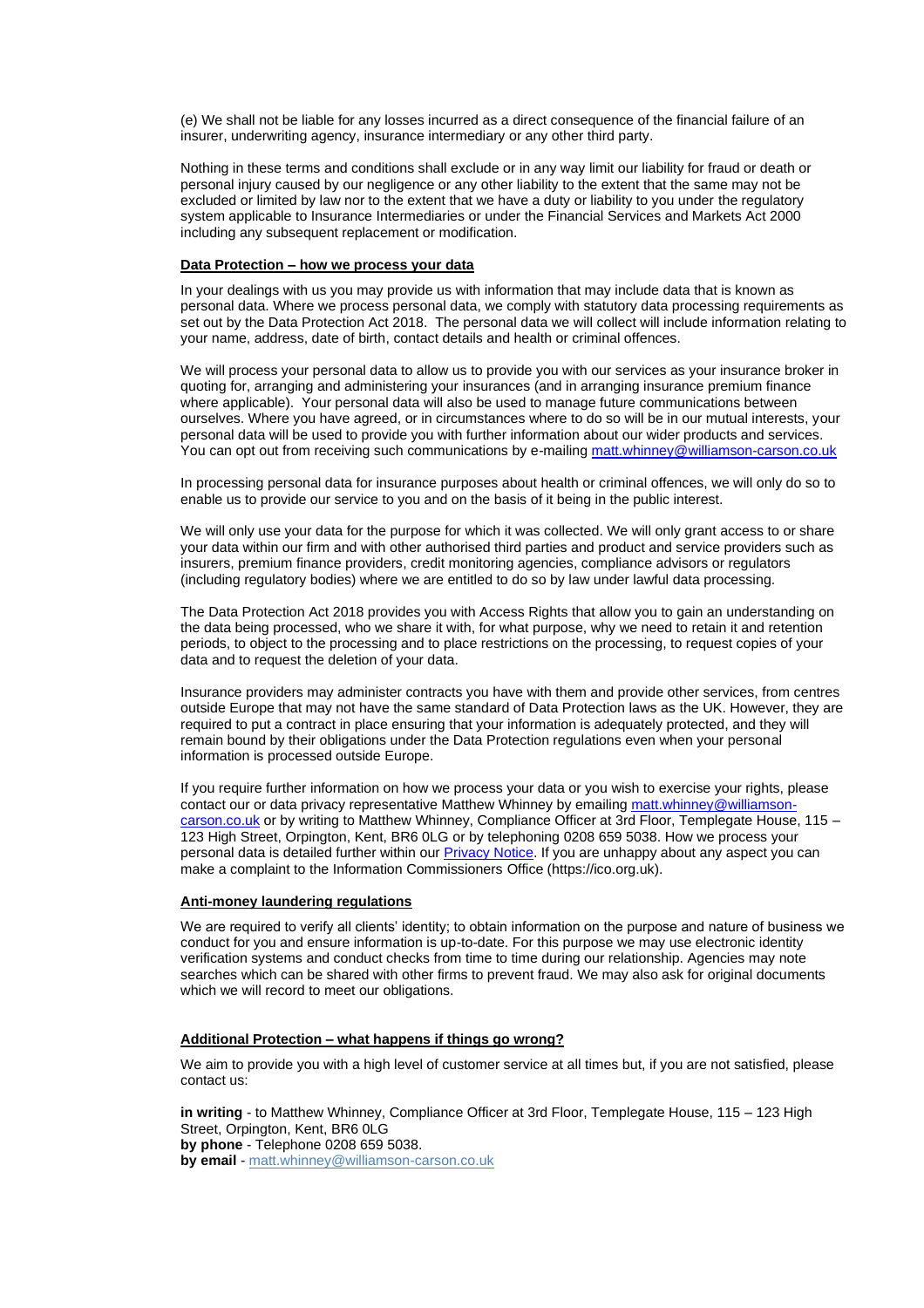When dealing with your complaint, we will follow our complaint handling procedures; a summary of these procedures is available on request. If the matter is resolved within 3 business days, we will write to you to confirm this. If it cannot, we will seek to resolve the matter as quickly as possible and keep you informed of progress. If we cannot agree a solution between us, we will explain why. We will confirm our final response to any complaint within eight weeks of your complaint. If you are still not satisfied, you may be entitled to refer the matter to the Financial Ombudsman Service (FOS). For further information you can visit the FOS website [www.financial-ombudsman.org.uk.](http://www.financial-ombudsman.org.uk/)

Access to the FOS is available for complainants coming within one of the following categories at the time we receive their complaint:

- Consumers (private individuals acting for purposes which are wholly or mainly outside that individual's trade, business, craft, or profession)
- Micro-enterprises (businesses employing fewer than 10 persons and with a turnover or annual balance sheet total not exceeding €2 million
- Other small businesses (with an annual turnover of below £6.5m, and less than 50 employees or with an annual balance sheet total of below £5 million
- Charities with an annual income of under £6.5 million
- Trustees of a trust with a net asset value of under £5 million

We are covered by the Financial Services Compensation Scheme (FSCS) for our insurance mediation activities. You may be entitled to compensation from the scheme if we cannot meet our obligations. This depends on the type of business and the circumstances of the claim. If you are eligible to claim from the FSCS, compensation is available in relation to insurance advising and arranging as follows:

- 90% of the claim, without any upper limit;
- 100% of the claim without any upper limit for
- compulsory classes of insurance (such as Third Party Motor or Employers Liability); and
- 'pure protection' contracts, professional indemnity insurance, and general insurance claims arising from the death or incapacity of the policyholder owing to injury, sickness or infirmity, all where the insurance intermediary has failed to pay money to an insurer, pay away money it has received from an insurer, or has failed to take steps to allow the insurer to effect the contract of insurance.

Further information about compensation scheme arrangements is available from the FSCS on 0800 678 1100 (freephone) or 020 7741 4100 o[r www.fscs.org.uk.](http://www.fscs.org.uk/)